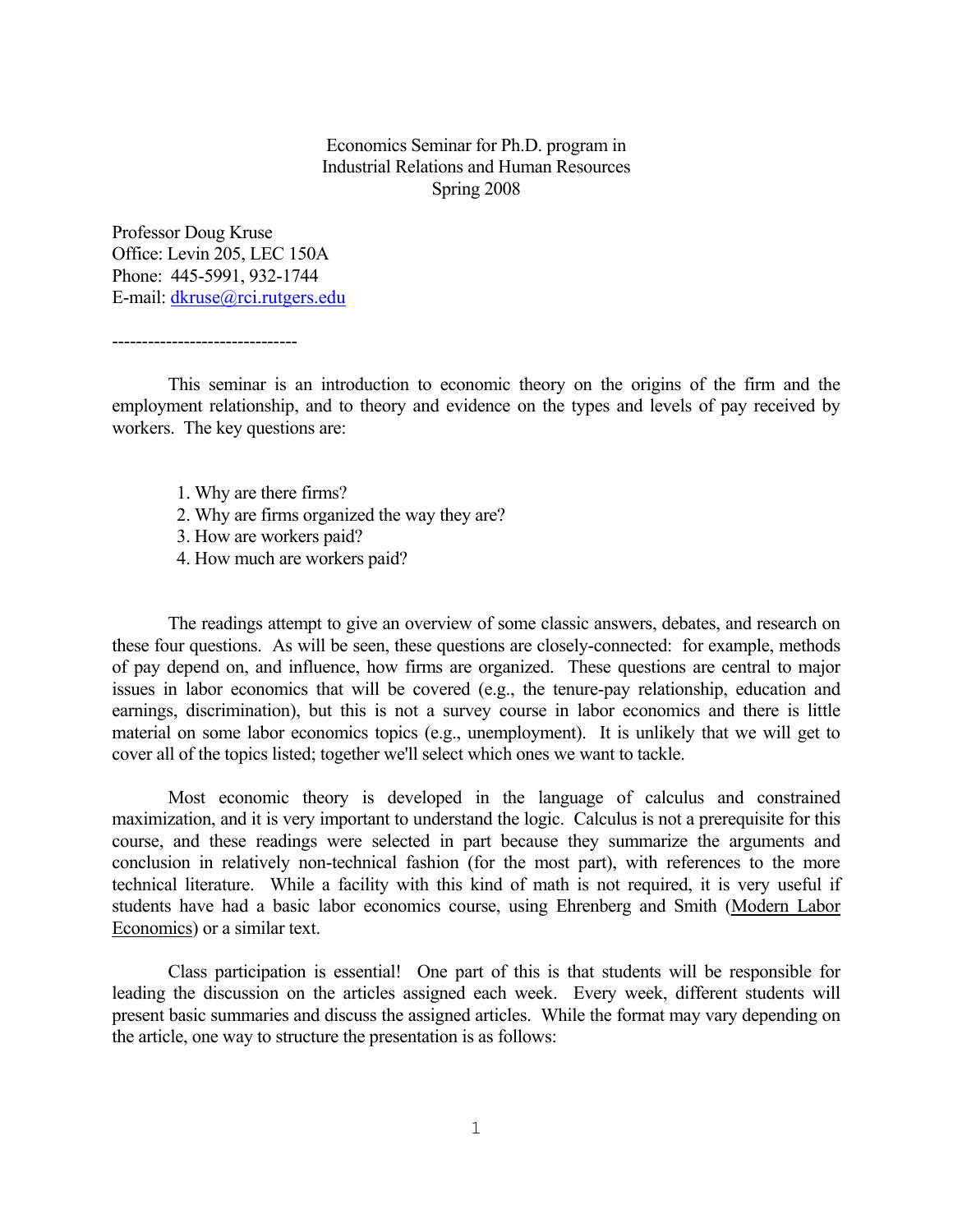- 1. What's the "big idea"? What's the main question the author is addressing, and what is his/her main conclusion?
- 2. What are the key assumptions and arguments the author uses in arriving at the conclusion?
- 3. Construct your own example to illustrate the author's argument.
- 4. Are you convinced? Does the argument describe reality well? Why might the conclusion be wrong, misleading, or even irrelevant? How do events from your own experience confirm or contradict the conclusion?
- 5. Are there other ways that would better address the key question? What other methods might be tried?
- 6. Are there other implications that the author doesn't explore?
- 7. Additional question(s) or issues provided by me, to relate ideas to current problems.

 Participation in the presentations and discussions will count for 30% of the course grade. The remainder of the grade will be based on an exam (30%) and a paper (40%). The paper should be 15-20 pages, on a topic of your choosing related to the ideas in this course. They may take any of several formats: a critical literature review; an empirical study (we can discuss data); new theoretical breakthroughs (I must be mentioned in your Nobel Prize acceptance speech); application of existing theories to new settings or problems; or any other format we agree upon.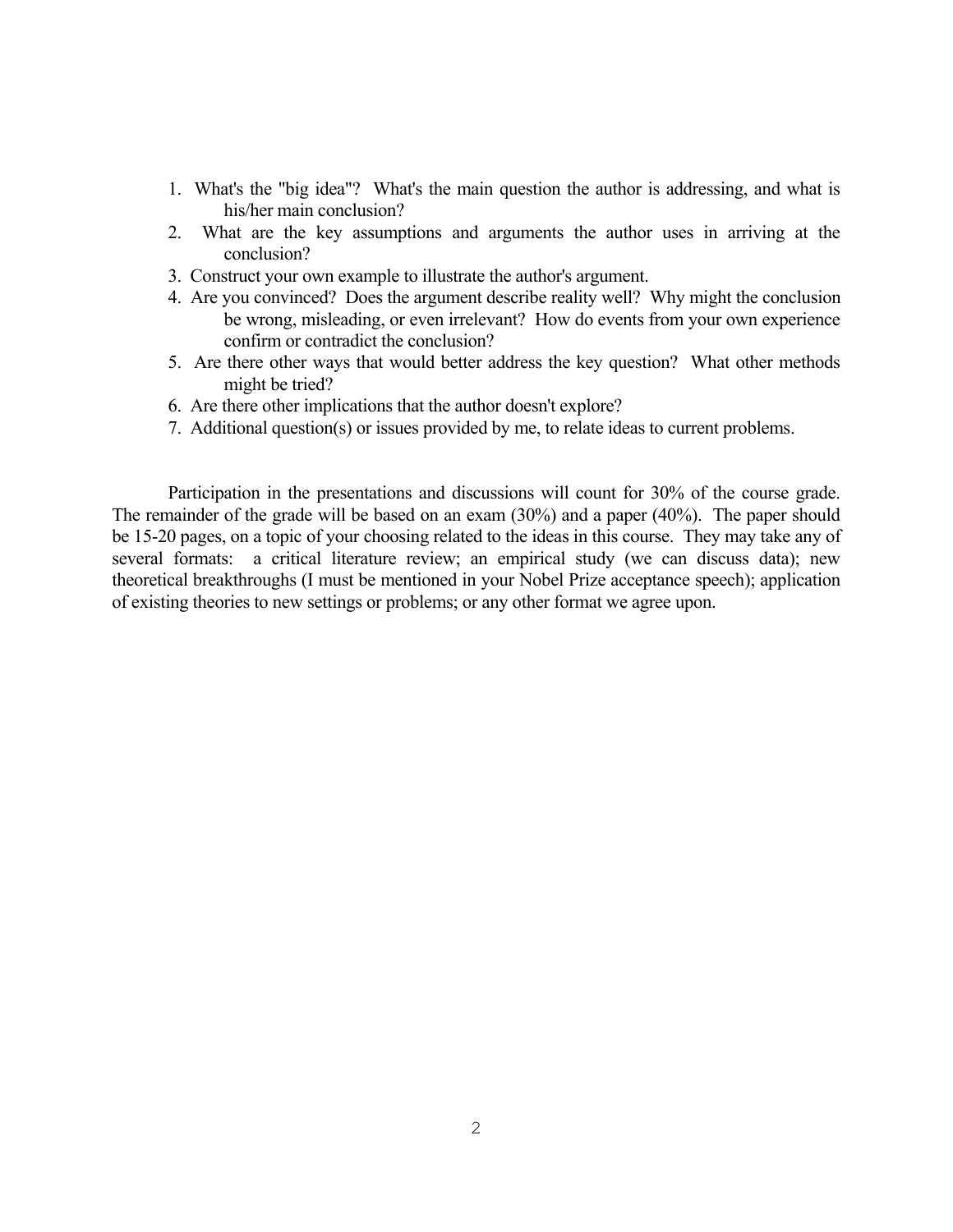# Overview of topics

#### I. Why are there firms?

 What determines the boundaries of a firm? Why not organize the economy as one big firm?

### II. Why are firms organized the way they are?

Are the current forms the most efficient, or are there better alternatives?

# III. How are workers paid?

 When are incentive systems used, and what are their effects? When may compensation be deferred?

### IV. How much are workers paid?

- A. How does pay vary with working conditions and other job characteristics?
- B. How to explain the higher pay in large firms and certain industries?
- C. How do education and training affect earnings and productivity? Do the higher earnings from a college degree actually reflect skills that have been gained?
- D. How may pay levels affect worker quality and effort?
- E. How are wages affected by the profitability of a firm or industry, by considerations of "fairness", or by conflicting interests between current employees and potential employees?
- F. Does discrimination play a role in the lower pay received by women, African-Americans, and people with disabilities? Will market competition drive out discrimination, or is government policy needed (and if so, what kind)?
- G. How does the minimum wage affect earnings and employment?
- H. How do unions affect wage levels?
- I. What explains the great increase in income inequality since 1980? How can demand for low-skill workers be increased?
- J. How do international trade and immigration affect labor markets?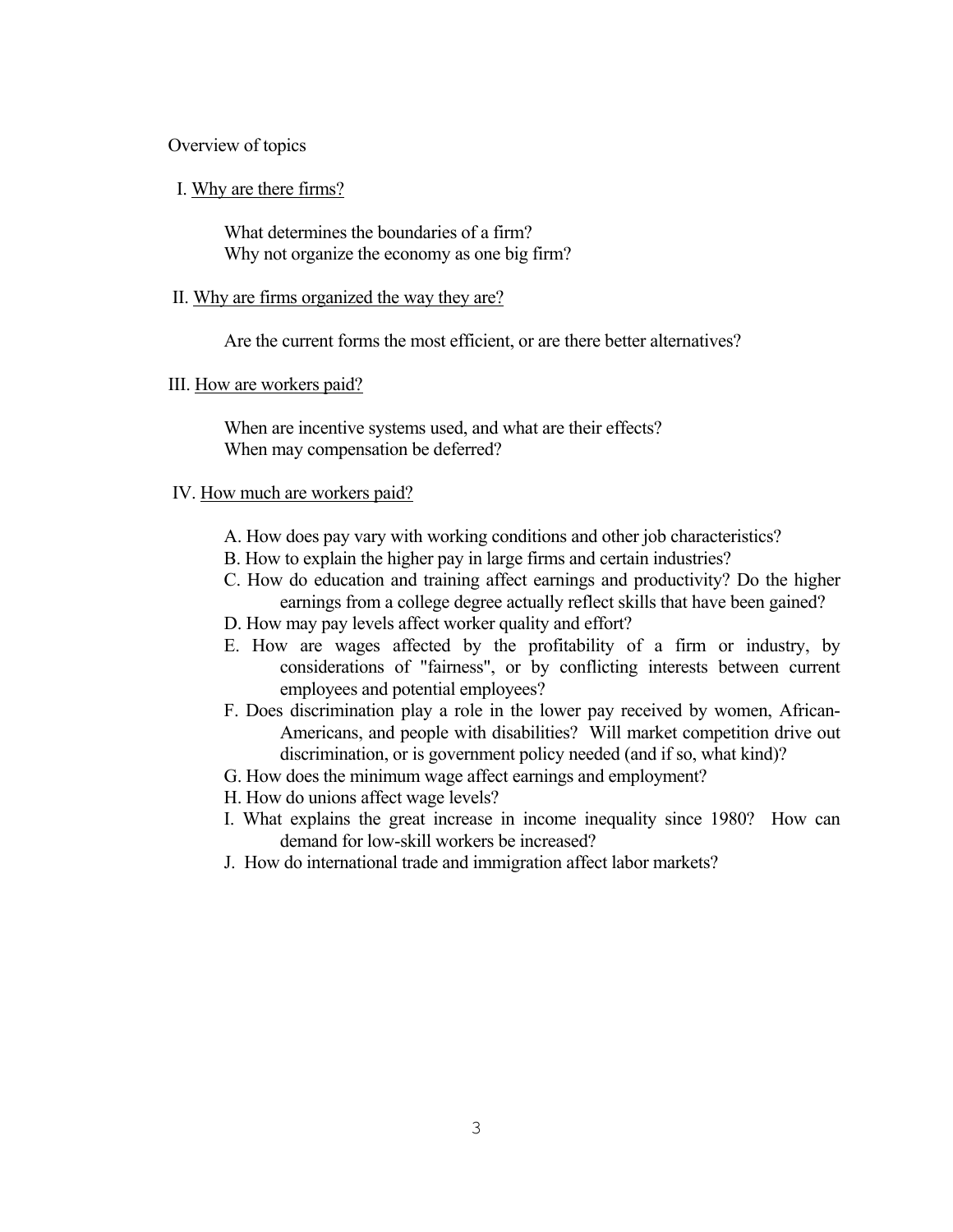## I. ORGANIZATION OF THE ECONOMY

 Why are there firms? What determines the boundaries of a firm? Why not organize the economy as one big firm?

- \* Required article
- \*Adam Smith The Wealth of Nations, excerpted in Putterman and Kroszner (eds.), The Economic Nature of the Firm (New York: Cambridge University Press, 1996), pp. 35-45.
- \*Ronald Coase, "The Nature of the Firm," excerpted in Putterman/Kroszner (1996), pp. 89- 105.
- \*Friedrich Hayek, "The Use of Knowledge in Society," excerpted in Putterman/Kroszner (1996), pp. 66-71.
- \*Oliver Williamson, "The Limits of Firms: Incentive and Bureaucratic Features," excerpted in Putterman/Kroszner (1996), pp. 146-161.
- Joseph Stiglitz, "Symposium on Organizations and Economics," Journal of Economic Perspectives, Spring 1991, pp. 15-24.
- \*Herbert Simon, "Organizations and Markets," Journal of Economic Perspectives, Spring 1991, pp. 25-44.
- \*Paul Milgrom and John Roberts, Economics, Organization, and Management (Englewood Cliffs, NJ: Prentice Hall, 1992), pp. 19-43. (Can skip "mathematical examples".)
- Bengt Holmstrom and John Roberts, "The Boundaries of the Firm Revisited," Journal of Economic Perspectives, Fall 1998, pp. 73-94.

# II. INTERNAL ORGANIZATION OF FIRMS

 Why are firms organized the way they are? Are the current forms of organization and ownership efficient, or are there better alternatives?

- A. Adverse selection and moral hazard
	- \*Milgrom and Roberts, pp. 127-140, 149-151, 166-170, 179-190.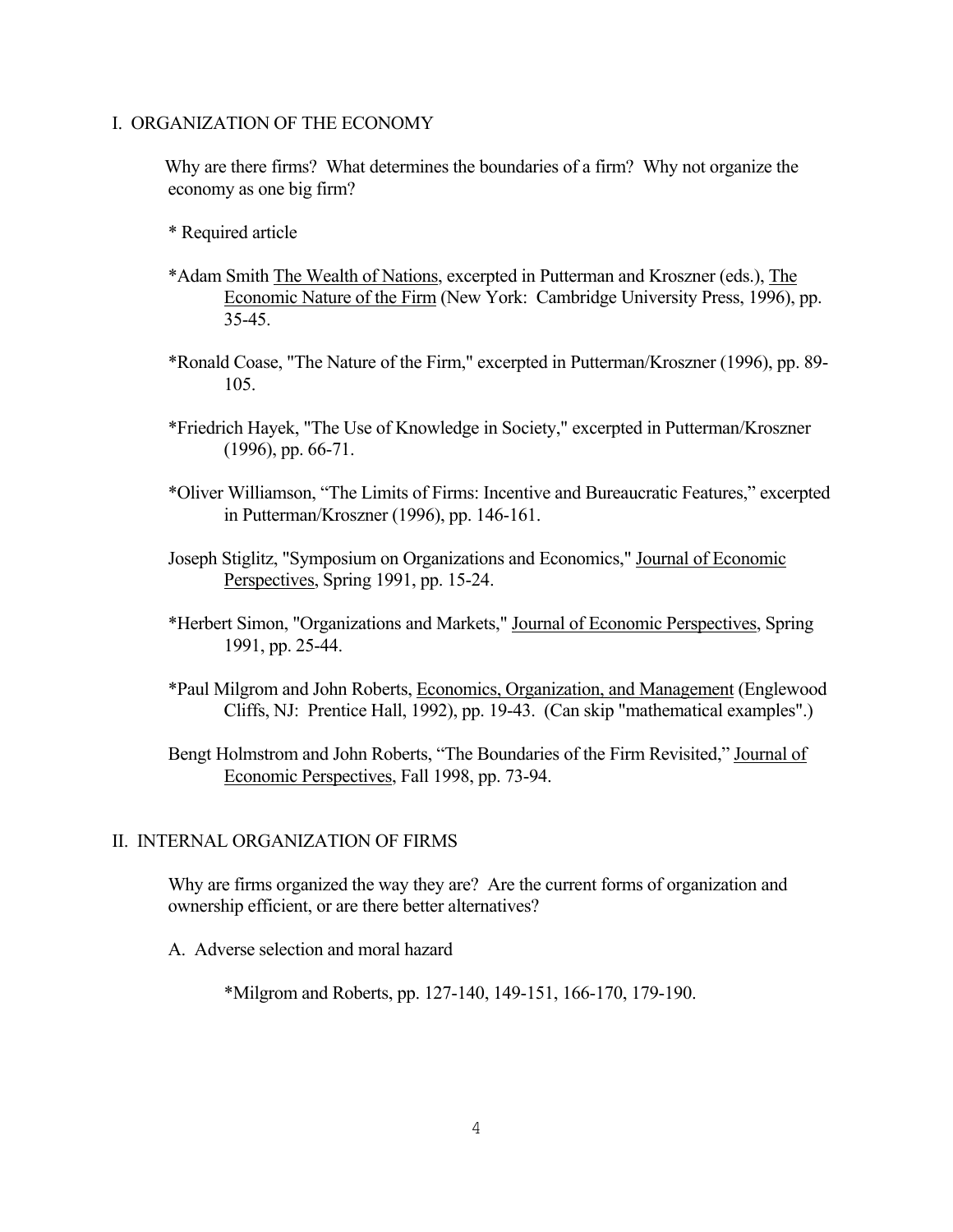- B. Ownership and decision-making
	- \*Armen Alchian and Harold Demsetz, "Production, Information Costs, and Economic Organization," excerpted in Putterman/Kroszner (1996), pp. 193- 216.
	- \*Louis Putterman, "On Some Recent Explanations of Why Capital Hires Labor," excerpted in Putterman, The Economic Nature of the Firm (1986 edition), pp. 312-317.
	- Oliver Hart, "An Economist's Perspective on the Theory of the Firm," excerpted in Putterman/Kroszner (1996), pp. 354-360.
	- \*Milgrom and Roberts, pp. 288-306, 313-321.
	- Louis Putterman, "Ownership and the Nature of the Firm," excerpted in Putterman/Kroszner, The Economic Nature of the Firm (1996), pp. 361-369.
	- \*Douglas Kruse and Joseph Blasi, "Employee Ownership, Employee Attitudes, and Firm Performance," Handbook of Human Resource Management (Greenwich, CN: JAI Press, 1997).
	- John Bonin, Derek Jones, and Louis Putterman, "Theoretical and Empirical Studies of Producer Cooperatives: Will Ever the Twain Meet?" Journal-of-Economic-Literature, 31(3), September 1993, pages 1290-320.
	- Gregory Dow, Governing the Firm: Workers' Control in Theory and Practice. Cambridge, UK: Cambridge University Press, 2003.
	- Patrick Bolton and David Scharfstein, "Corporate Finance, the Theory of the Firm, and Organizations," Journal of Economic Perspectives, Fall 1998, pp. 95- 114.
- C. Human resource policies and internal labor markets

\*Milgrom and Roberts, Chapters 10-11.

- \*Oliver Williamson, Michael Wachter, and Jeffrey Harris, "Understanding the Employment Relation: The Analysis of Idiosyncratic Exchange," excerpted in Putterman/Kroszner (1996), pp. 233-253.
- \*Richard Freeman, "Individual Mobility and Union Voice in the Labor Market," excerpted in Putterman (1986), pp. 165-169.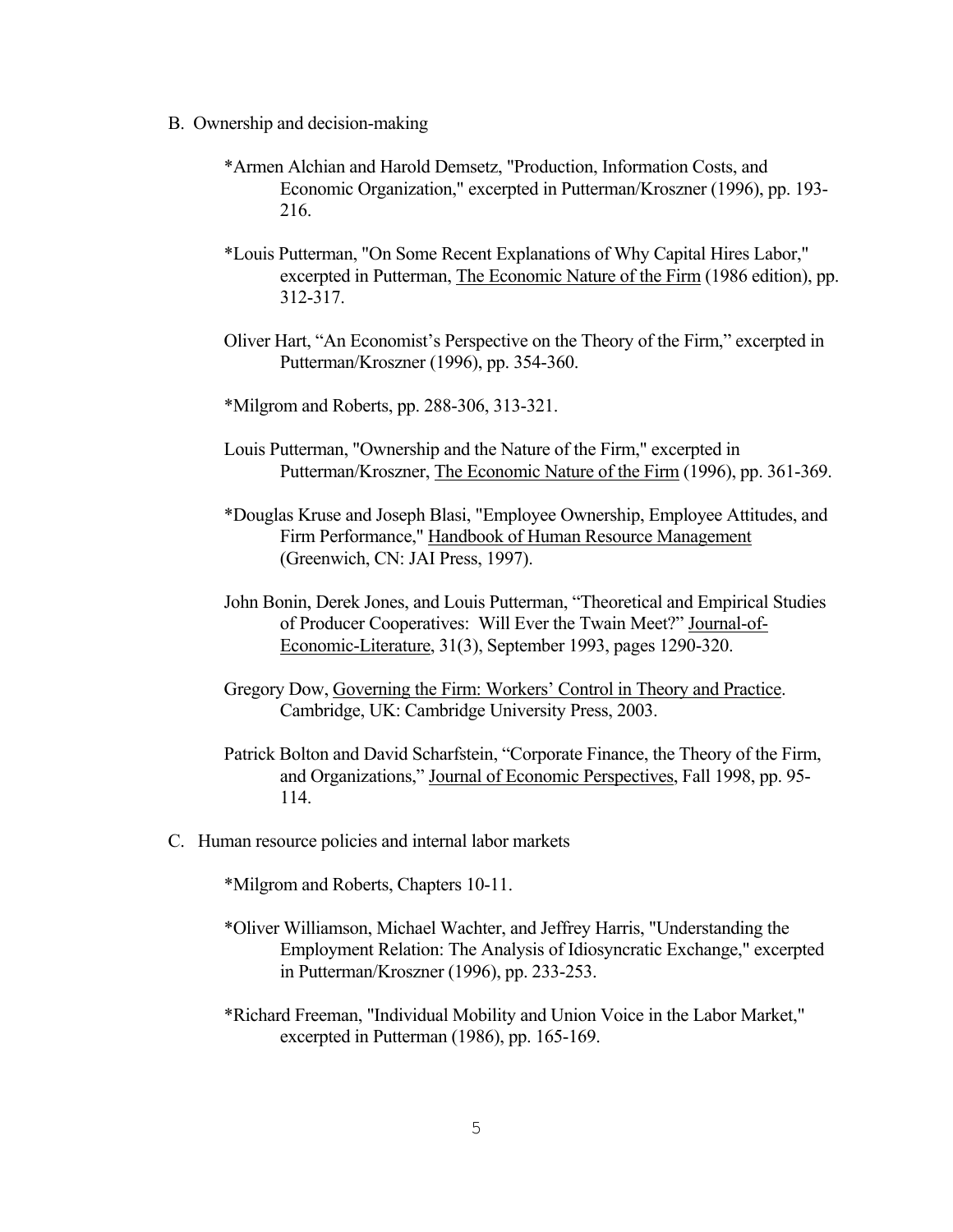- \*Harvey Leibenstein, "Allocative Efficiency and X-efficiency," excerpted in Putterman (1986), pp. 165-169.
- Harvey Leibenstein, "The Prisoners' Dilemma in the Invisible Hand: An Analysis of Intrafirm Productivity," excerpted in Putterman/Kroszner (1996), pp. 267- 275.
- \*David Levine and Laura D'Andrea Tyson, "Participation, Productivity, and the Firm's Environment," in Alan Blinder, ed., Paying for Productivity: A Look at the Evidence (Washington, D.C.: The Brookings Institution, 1990).
- D. Organizational structures and economic development
	- \*Joseph Stiglitz, "Democratic Development as the Fruits of Labor," Keynote Address, Industrial Relations Research Association, Boston January 2000.
- E. Debate on employer-employee relationship
	- Stephen Marglin, "What Do Bosses Do?" excerpted in Putterman (1986), pp. 269- 278.
	- Samuel Bowles and Herbert Gintis, "The Revenge of Homo Economicus: Contested Exchange and the Revival of Political Economy, Journal of Economic Perspectives, Winter 1993, pp. 83-102.
	- Oliver Williamson, "Contested Exchange versus the Governance of Contractual Relations," Journal of Economic Perspectives, Winter 1993, pp. 103-108.
	- Joseph Stiglitz, "Post Walrasian and Post Marxian Economics," Journal of Economic Perspectives, Winter 1993, pp. 109-114.
	- Louis Putterman, "On Some Recent Explanations of Why Capital Hires Labor," excerpted in Putterman (1986), pp. 312-328.

# III. METHODS OF PAY

 How are employees paid? When are incentive systems used, and what are their effects? When may compensation be deferred?

Review Ehrenberg and Smith, Chapter 11.

\*Edward Lazear, "Labor Economics and the Psychology of Organizations," Journal of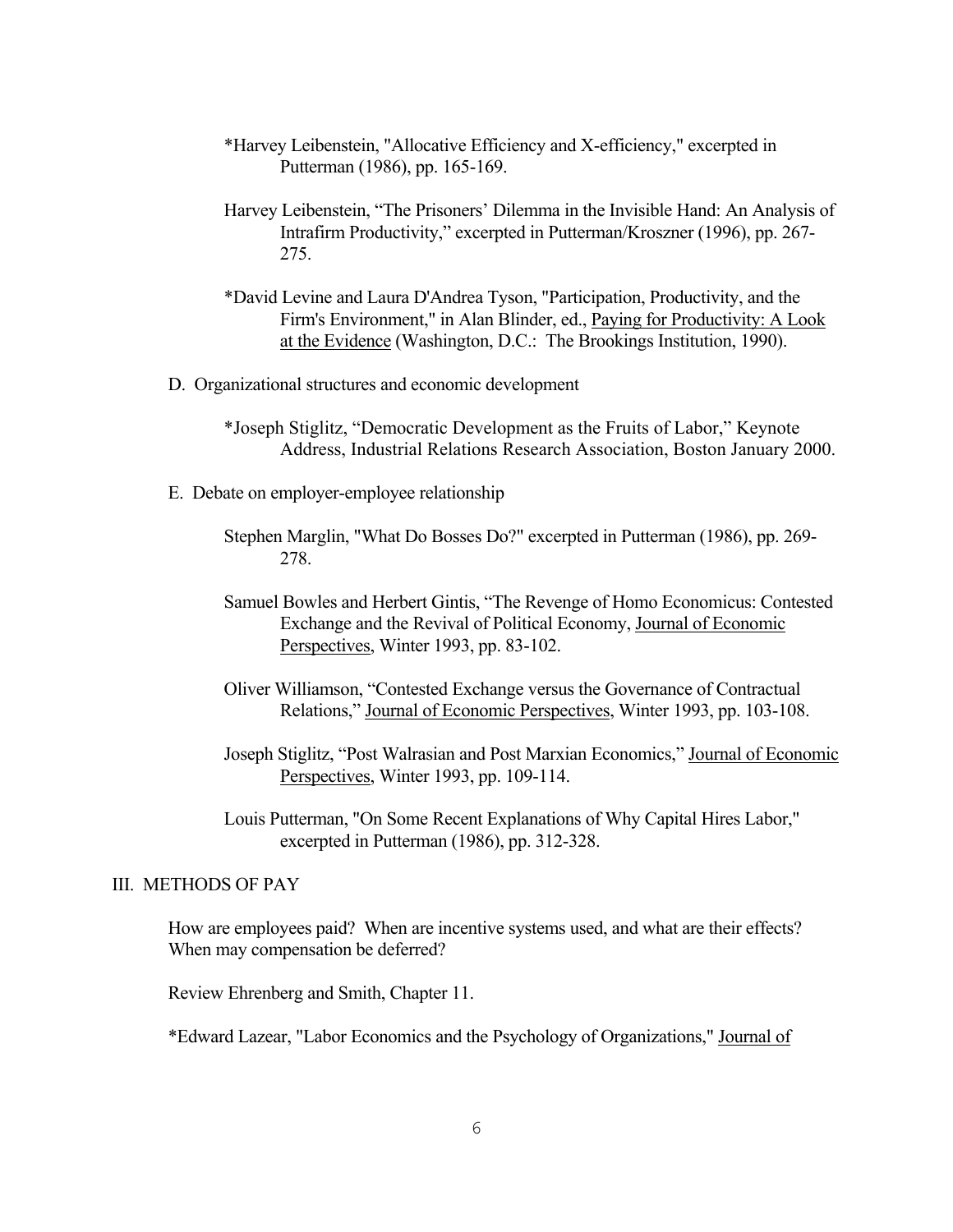Economic Perspectives, Spring 1991, pp. 89-110.

- Robert Gibbons, "Incentives in Organizations," Journal of Economic Perspectives, Fall 1998, pp. 115-132.
- Joseph Stiglitz, "The Design of Labor Contracts: The Economics of Incentives and Risk Sharing," in Haig Nalbantian, ed., Incentives, Cooperation, and Risk Sharing (Totowa, N.J.: Rowman and Littlefield, 1987), pp. 47-68.
- \*Milgrom and Roberts, Chapter 12.
- Haig Nalbantian, "Incentive Compensation in Perspective," in Haig Nalbantian, ed., Incentives, Cooperation, and Risk Sharing (Totowa, N.J.: Rowman and Littlefield, 1987), pp. 3-46.
- \*Martin Weitzman and Douglas Kruse, "Profit Sharing and Productivity," excerpted in Putterman and Kroszner (1996).
- \*Douglas Kruse, Profit Sharing: Does It Make A Difference? (Kalamazoo, MI: W.E. Upjohn Institute for Employment Research, 1993), Chapters 1, 3.
- \*Richard Freeman, Douglas Kruse, and Joseph Blasi, "Monitoring Colleagues at Work: Profit Sharing, Employee Ownership, Broad-based Stock Options, and Workplace Performance in the United States," presented at 2004 Association for Comparative Economic Systems conference.
- \*Andrew Weiss, "Incentives and Worker Behavior," in Haig Nalbantian, ed., Incentives, Cooperation, and Risk Sharing (Totowa, N.J.: Rowman and Littlefield, 1987), pp. 137-150.
- James Sesil, Maya Kroumova, Joseph Blasi, and Douglas Kruse, "Broad-based Employee Stock Options in High-Technology Firms: Company Performance Effects," British Journal of Industrial Relations, Vol. 40, No. 2, June 2002, pp. 273-294.

Eric Seiler, "Piece Rates vs. Time Rates," Review of Economics and Statistics, 1984.

 Robert Hutchens, "Seniority, Wages, and Productivity: A Turbulent Decade," Journal of Economic Perspectives, Fall 1989, pp. 49-64.

# IV. LEVELS OF PAY

Review Ehrenberg and Smith, Chapter 3.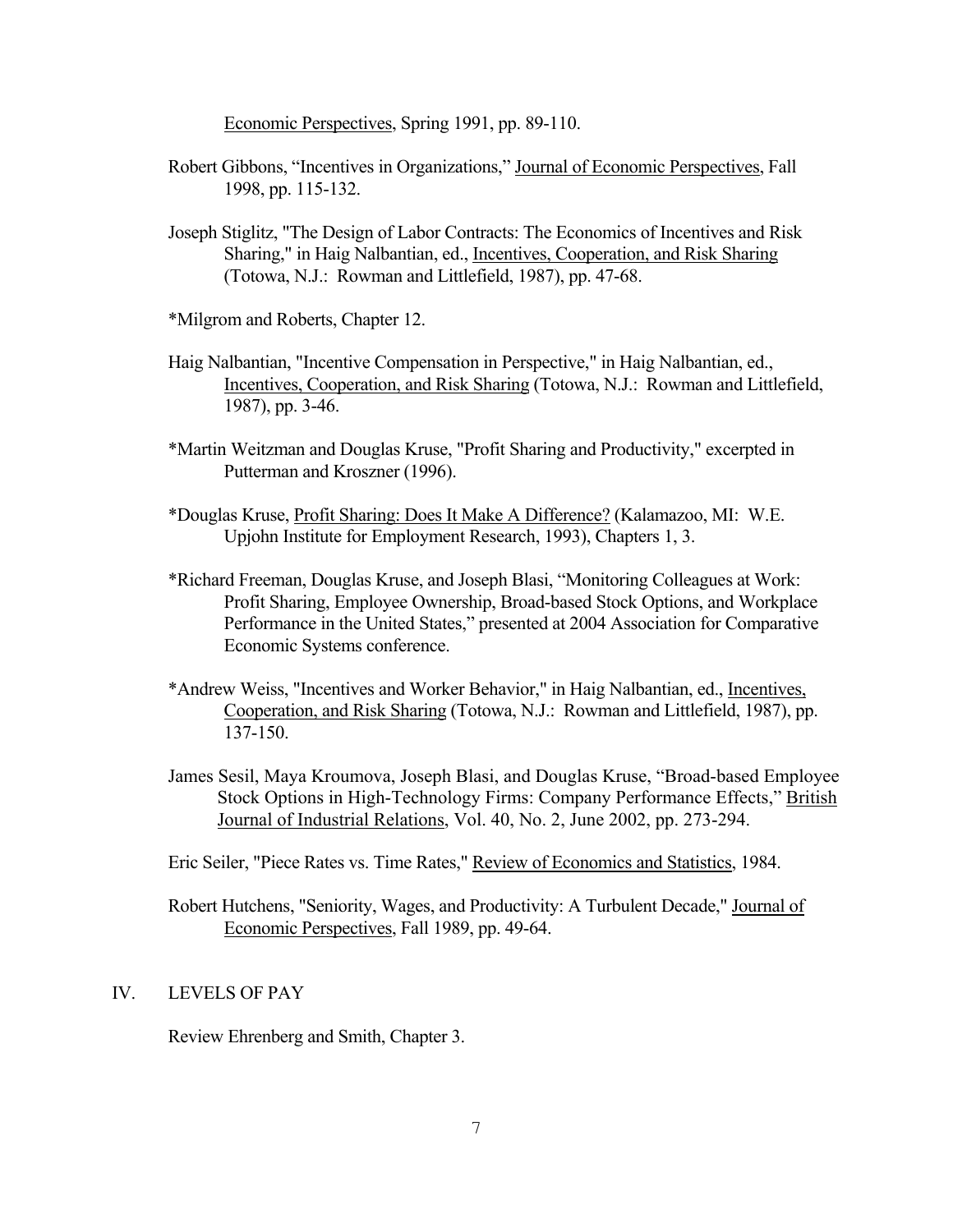\*Erica Groshen, "Five Reasons Why Wages Vary Among Employers," Industrial Relations, Fall 1991, Vol. 30, No. 3.

A. Compensating Differences

How does pay vary with working conditions and other job characteristics?

Review Ehrenberg and Smith, Modern Labor Economics, Chapter 8.

 Charles Brown, "Equalizing Differences in Labor Markets," Journal of Political Economy, Vol. 85, 1980.

### B. Puzzles

- How to explain the higher pay in large firms, and the pay dispersion among industries?
- Charles Brown, Jay Hamilton, and James Medoff, Employers Large and Small (Cambridge, MA: Harvard University Press, 1990).
- \*Douglas Kruse, "Supervision, Working Conditions, and the Employer Size-Wage Effect," Industrial Relations, Vol. 31, No. 2, Spring 1992, pp. 229-249.
- \*Richard Thaler, "Anomalies: Inter-Industry Wage Differences," Journal of Economic Perspectives, Spring 1989, pp. 181-194.

### C. Education and Training

 How do education and training affect earnings and productivity? Do the higher earnings from a college degree actually reflect skills that have been gained?

Review Ehrenberg and Smith, Chapter 9.

## Education

- Orley Ashenfelter and Alan Krueger, "Estimates of the Economic Return to Schooling from a New Sample of Twins" American Economic Review, December 1994.
- Francine Blau, "Symposium on Primary and Secondary Education," Journal of Economic Perspectives, 10(4), Fall 1996, pages 3-8.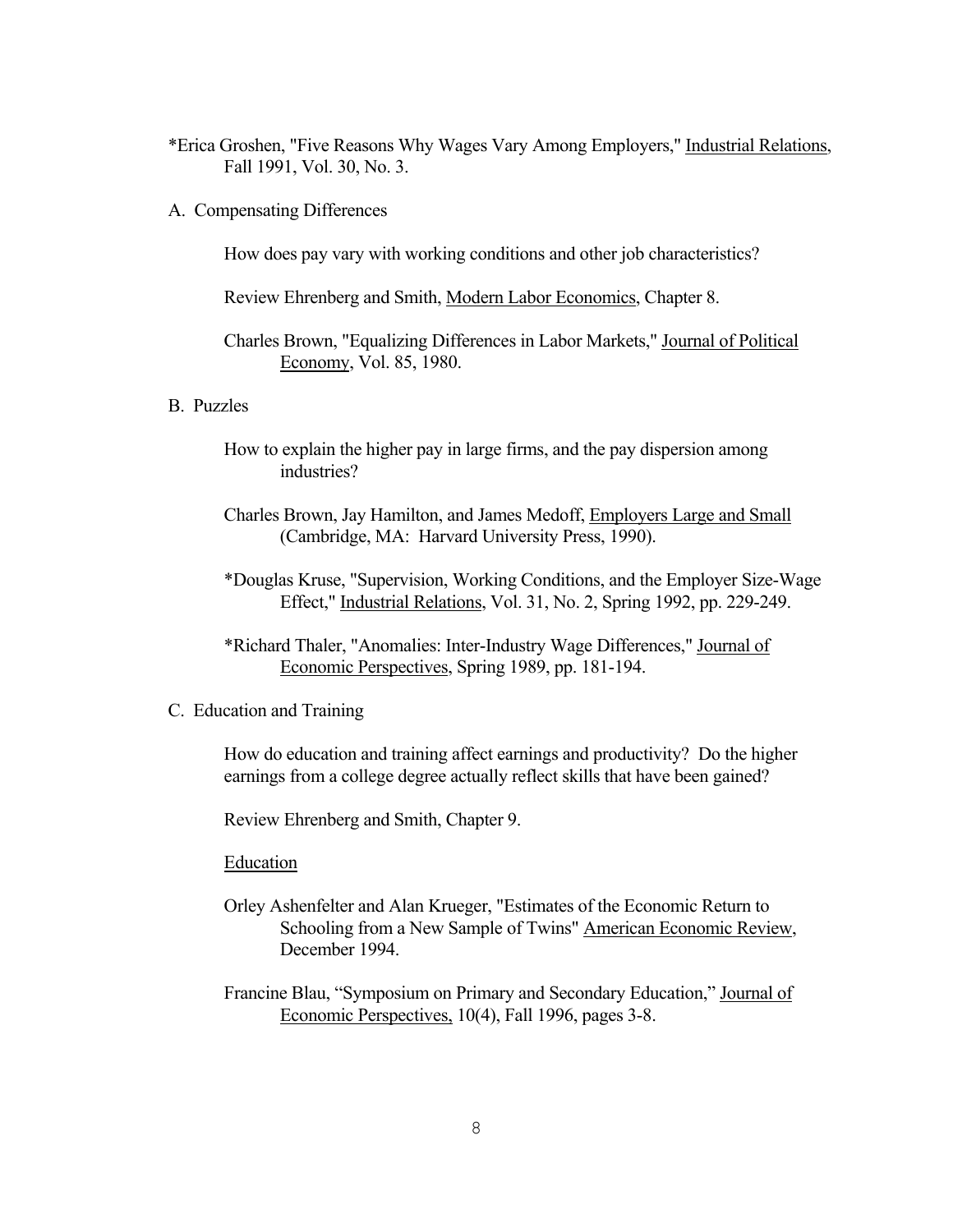- Eric Hanushek, "Measuring Investment in Education," Journal of Economic Perspectives, 10(4), Fall 1996, pages 9-30.
- David Card and Alan Krueger, "School Resources and School Outcomes: An Overview of the Literature and New Evidence from North and South Carolina," Journal of Economic Perspectives, 10(4), Fall 1996, pp. 31-50.

Milgrom and Roberts, Economics, Organization, and Management, pp. 154-161.

 Andrew Weiss, "Human Capital vs. Signalling Explanations of Wages," Journal of Economic Perspectives, Vol. 9, No. 4, Fall 1995.

# **Training**

- Ann Bartel, "Productivity Gains from the Implementation of Employee Training Programs," Industrial Relations, October 1994, pp. 411-425.
- Lisa Lynch, "Private-Sector Training and the Earnings of Young Workers," American Economic Review, March 1992, pp. 299-312.
- -----, "Payoffs to Alternative Training Strategies at Work," in Richard Freeman, ed., Working Under Different Rules (New York: Russell Sage Foundation, 1994), pp. 63-96.
- What's Working (and what's not): A Summary of Research on the Economic Impacts of Employment and Training Programs (Washington, D.C.: Office of the Chief Economist, U.S. Dept. of Labor, January 1995).

# D. Efficiency Wages

How may pay levels affect worker quality and effort?

 Janet Yellen, "Efficiency Wage Models of Unemployment," American Economic Review, Vol. 74, May 1984, pp. 200-205.

Milgrom and Roberts, Economics, Organization, and Management, Chapter 8.

 George Akerlof, "Gift Exchange and Efficiency Wage Theory," Quarterly Journal of Economics, Vol. 97, November 1982, pp. 543-569.

E. Rent-Sharing, Fairness, and Insider/Outsider Theories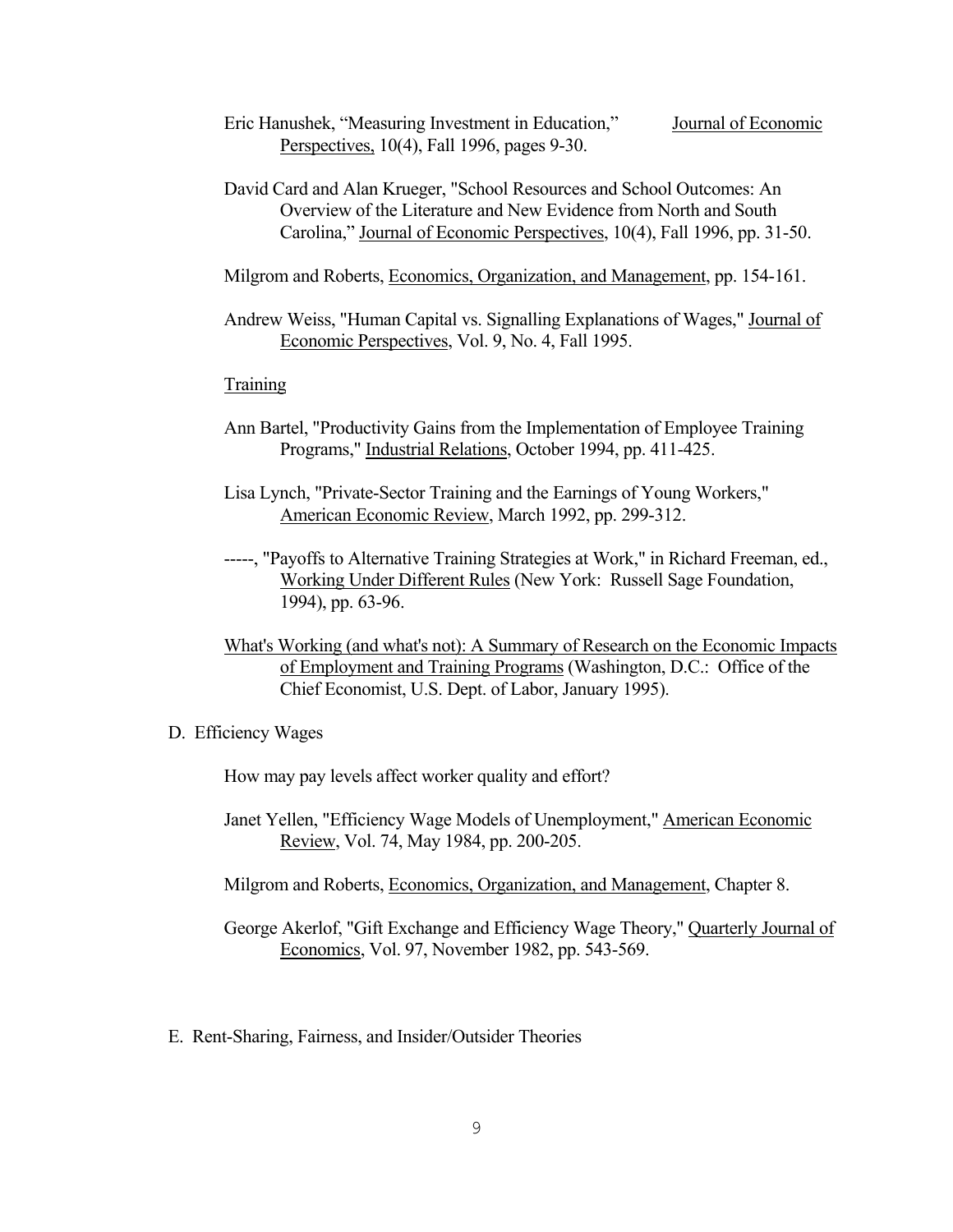How may wages be affected by the profitability of the firm or industry, by considerations of "fairness", or by conflicting interests between current employees and potential employees?

- Nancy Rose, "Unionization and Regulation: The Division of Rents in the Trucking Industry," Journal of Political Economy, December 1987.
- Michael Piore, "Fragments of a 'Sociological Theory of Wages," American Economic Review, Vol. 63, No. 2, May 1973, pp. 337-344.
- Assar Lindbeck and Dennis Shower, "Wage Setting, Unemployment, and Insider-Outsider Relations," American Economic Review, Vol. 76, No. 2, May 1986, pp. 235-239.
- David I. Levine, "Fairness, Markets, and Ability to Pay: Evidence from Compensation Executives," American Economic Review, December 1993, pp. 1241-1259.

Milgrom and Roberts, Economics, Organization, and Management, pp. 269-282.

# F. Discrimination

 Does discrimination play a role in the lower pay received by women, African-Americans, and people with disabilities? Will market competition drive out discrimination, or is government policy needed (and if so, what kind)?

Review Ronald Ehrenberg and Robert Smith, Modern Labor Economics, Chapter 12.

### Women

- Francine Blau, "Trends in the Well-Being of American Women, 1970-1995," Journal of Economic Literature, Vol. 36 (1), March 1998, pp. 112-65.
- Erica Groshen, "The Structure of the Female/Male Wage Differential: Is It Who You Are, What You Do, or Where You Work?" Journal of Human Resources, Vol. 26, No. 3, Summer 1991.
- Bergmann, Barbara, "Does the Market for Women's Labor Need Fixing?" Journal of Economic Perspectives, Vol. 3, No. 1, Winter 1989, pp. 43-60.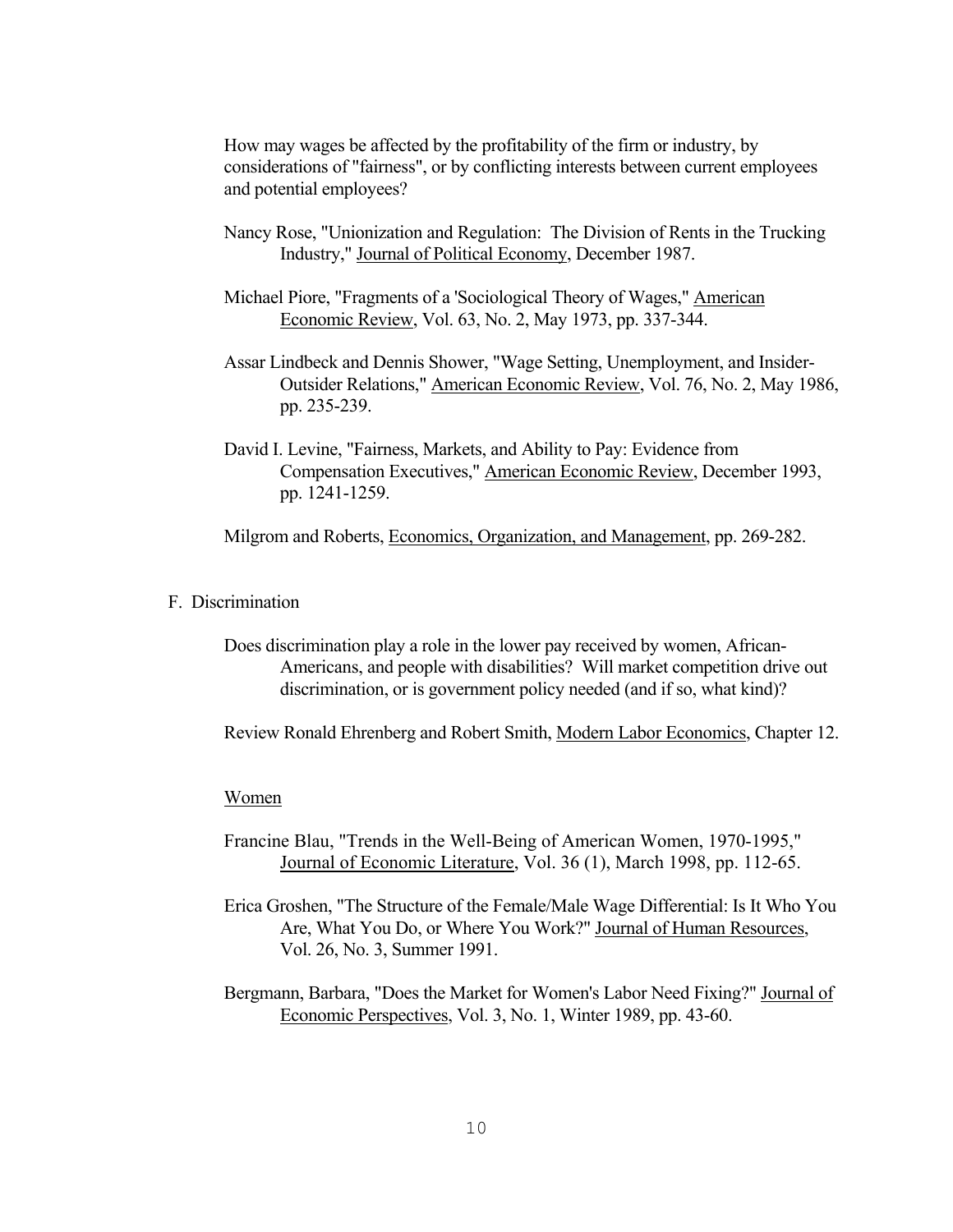- Mark Killingsworth, The Economics of Comparable Worth. Kalamazoo, MI: W.E. Upjohn Institute for Employment Research, 1990.
- Joni Hersch, "Male-Female Differences in Hourly Wages: The Role of Human Capital, Working Conditions, and Housework," Industrial and Labor Relations Review; 44(4), July 1991, pages 746-59.

#### African-Americans

- Marianne Bertrand and Sendhil Mullainathan, "Are Emily and Greg more Employable than Lakisha and Jamal? A Field Experiment on Labor Market Discrimination," Working paper 03-22, M.I.T. Department of Economics, May 2003.
- Harry Holzer, "Employer Skill Demands and Labor Market Outcomes of Blacks and Women," Industrial & Labor Relations Review, Vol. 52 (1), October 1998, pp. 82-98.
- Robert Cherry and William Rodgers III, eds. Prosperity for All? The Economic Boom and African Americans. New York: Russell Sage Foundation, 2000.
- Harry Holzer and David Neumark, "What Does Affirmative Action Do?" Industrial and Labor Relations Review, January 2000.

#### People with disabilities

- Marjorie Baldwin and William Johnson, "A Critical Review of Studies of Discrimination Against Workers with Disabilities," School of Health Administration and Policy, November 2002.
- Baldwin, Marjorie L. 2000. "Estimating the Potential Benefits of the ADA on the Wages and Employment of Persons with Disabilities." In *Employment, Disability Policy and the Americans with Disabilities Act*, edited by Peter David Blanck, pp. 258-284. Evanston, IL: Northwestern University Press.
- Douglas Kruse and Lisa Schur, "Employment of People with Disabilities Following the ADA," Industrial Relations, Vol. 42, No. 1, January 2003, pp. 31-66.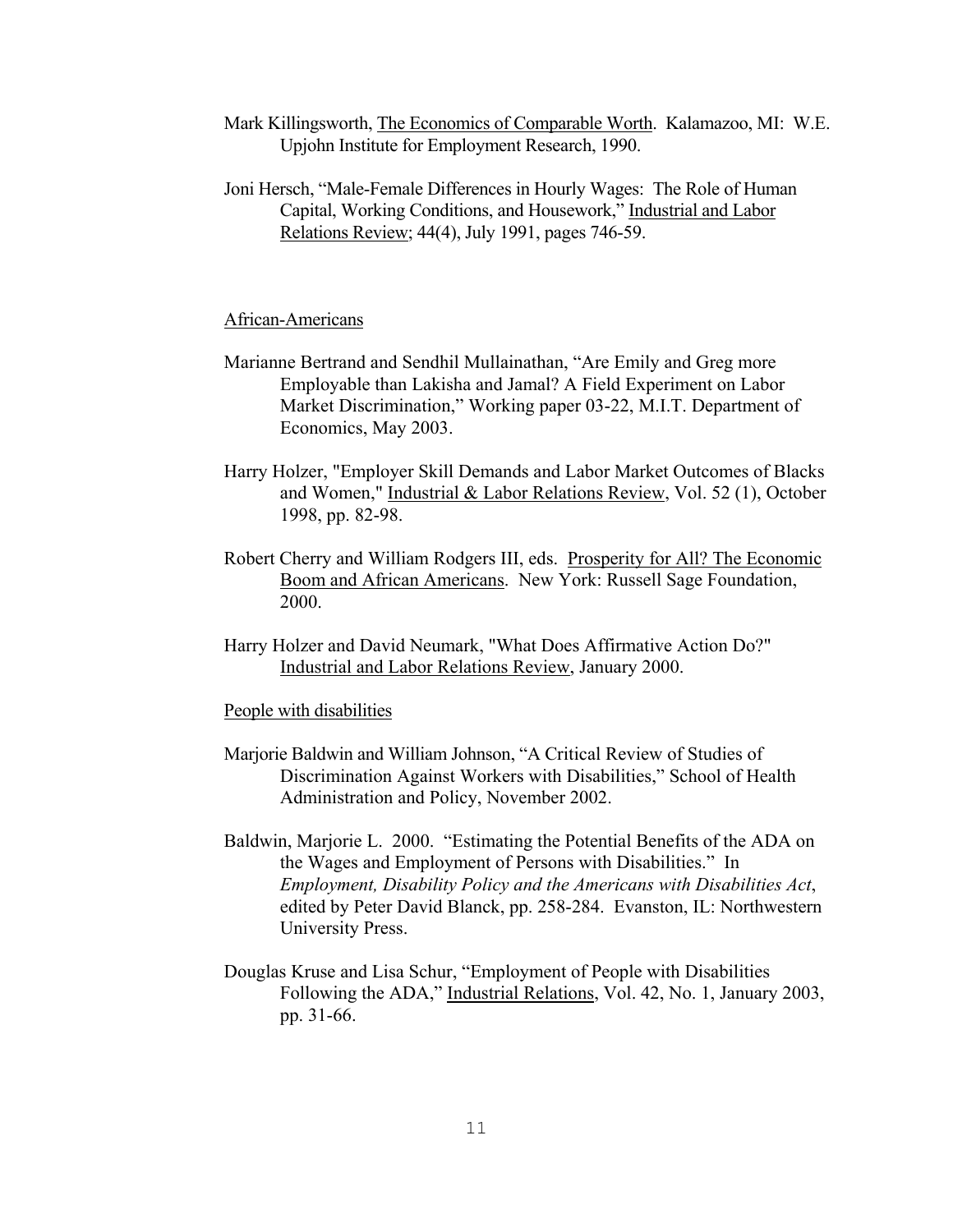- David Stapleton and Richard Burkhauser, eds., Why the Decline in Employment of People with Disabilities: A Policy Puzzle. Kalamazoo, MI: W.E. Upjohn Institute for Employment Research, 2003
- Morley Gunderson and Douglas Hyatt, "Do Injured Workers Pay for Reasonable Accommodation?" Industrial and Labor Relations Review, Vol. 50, No. 1, October 1996, pp. 92-104.
- Alan Krueger and Douglas Kruse, "Labor Market Effects of Spinal Cord Injury in the Dawn of the Computer Age," NBER Working Paper No. 5302, October 1995.
- Peter Blanck, Lisa Schur, Douglas Kruse, Susan Schwochau, and Chen Song, "Calibrating the Impact of the ADA's Employment Provisions," Stanford Law and Policy Review, Vol. 14.2, 2003, pp. 267-290.
- G. Minimum Wage

How does the minimum wage affect worker earnings and employment?

- Charles Brown, "Minimum Wage Laws: Are They Overrated?" Journal of Economic Perspectives, Summer 1988, pp. 133-145.
- David Card and Alan Krueger, Myth and Measurement: The Economics of the Minimum Wage (Princeton, NJ: Princeton University Press, 1995).
- Ronald Ehrenberg et al., "Review Symposium: Myth and Measurement", Industrial and Labor Relations Review, Vol. 8, No. 4, July 1995.

#### H. Unions

How do unions affect wage levels, inequality, and firm productivity?

- Richard Freeman and James Medoff, What Do Unions Do? (New York: Basic Books, 1984).
- Richard Freeman, "Longitudinal Analysis of the Effects of Trade Unions," Journal of Labor Economics, January 1984.
- Richard Freeman and Morris Kleiner, "The Impact of New Unionization on Wages and Working Conditions," Journal of Labor Economics, Vol. 8, No. 1, pp. S8-S25.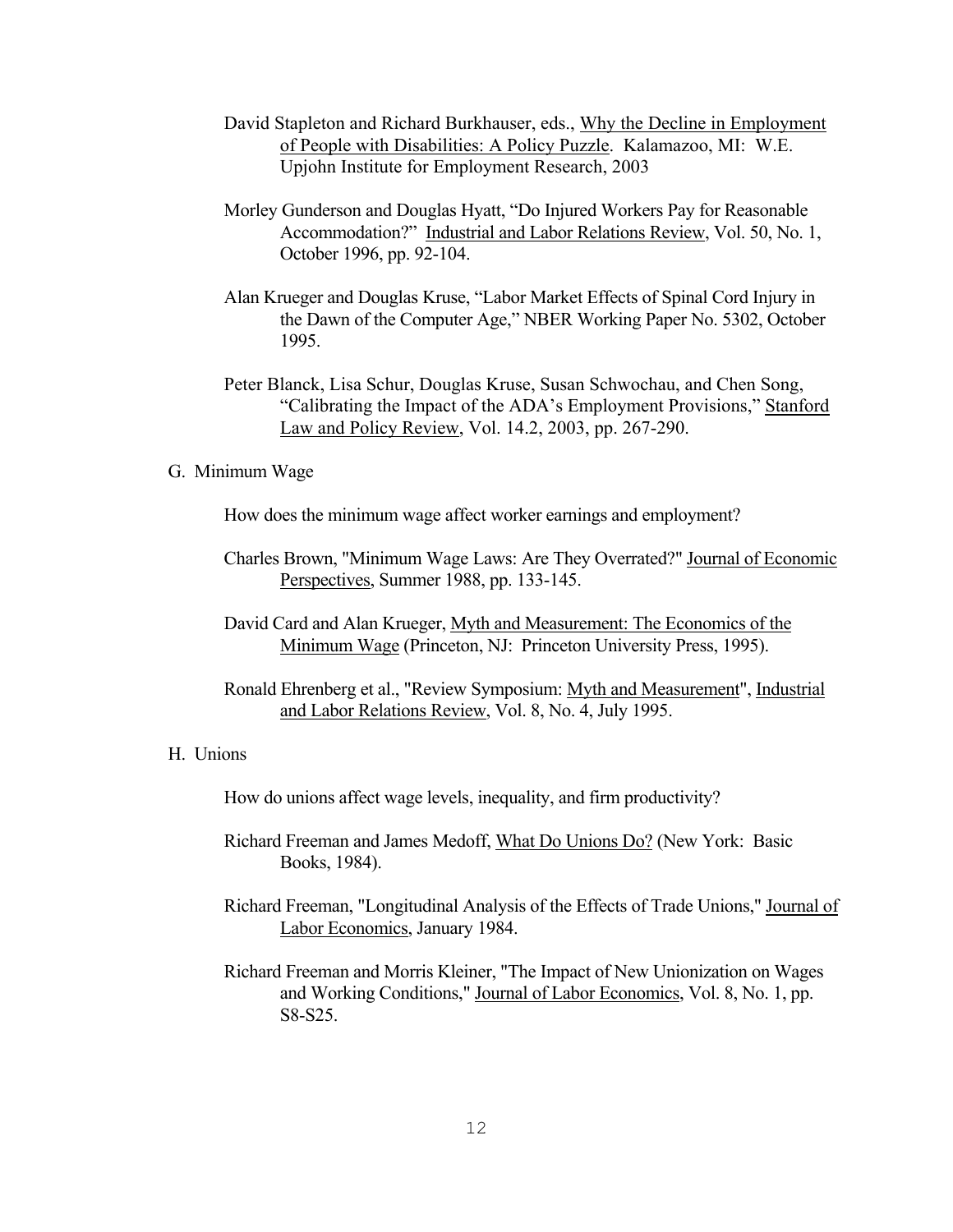- David Neumark and William Wachter, "Union Effects on Non-union Wages: Evidence from Panel Data on Industries and Cities," Industrial and Labor Relations Review, Vol. 49, No. 1, October 1995.
- Freeman, Richard B; Kleiner, Morris M. "Do Unions Make Enterprises Insolvent?" Industrial & Labor Relations Review, Vol. 52 (4). p 510-27. July 1999.
- David Card, "Falling Union Membership and Rising Wage Inequality: What's the Connection?" NBER Working Paper No. 6520, April 1998.
- Edward P. Lazear, "Symposium on Public and Private Unionization," Journal of Economic Perspectives. Vol. 2 (2). p 59-62. Spring 1988
- Freeman, Richard B. "Contraction and Expansion: The Divergence of Private Sector and Public Sector Unionism in the United States," Journal of Economic Perspectives, Vol. 2 (2). p 63-88. Spring 1988.
- Reder, Melvin W. "The Rise and Fall of Unions: The Public Sector and the Private," Journal of Economic Perspectives, Vol. 2 (2). p 89-110. Spring 1988.
- I. Inequality

What explains the great increase in income inequality since 1980?

- Ronald Ehrenberg and Robert Smith, Modern Labor Economics, Chapter 15.
- Richard Freeman and Lawrence Katz, "Rising Wage Inequality: The United States vs. Other Advanced Countries," in Richard Freeman, ed., Working Under Different Rules (New York: Russell Sage Foundation, 1994), pp. 29-62.
- Dinardo, John; Lemieux, Thomas. "Diverging Male Wage Inequality in the United States and Canada, 1981-1988: Do Institutions Explain the Difference?" Industrial & Labor Relations Review, Vol. 50 (4). p 629-51. July 1997.
- Peter Gottschalk, "Inequality, Income Growth, and Mobility: The Basic Facts," Journal of Economic Perspectives, 11(2), Spring 1997, pp. 21-40.
- George Johnson, "Changes in Income Inequality: The Role of Demand Shifts," Journal of Economic Perspectives, 11(2), Spring 1997, pp. 41-54.
- Richard Freeman and Peter Gottschalk, eds., Generating Jobs: Increasing the Demand for Low-Skill Workers (New York: Russell Sage Foundation, 1998).